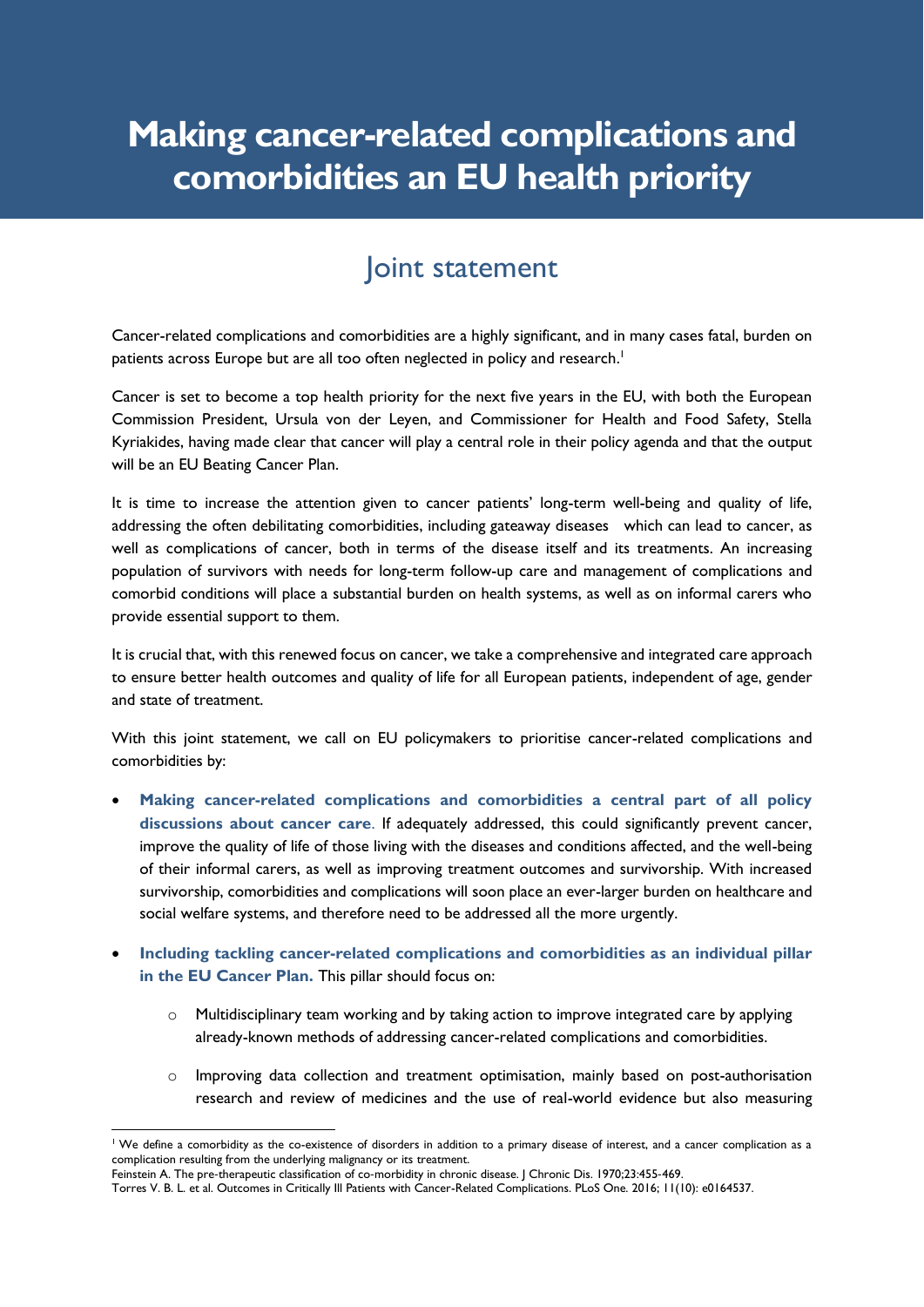processes of care by well-defined indicators (i.e. guideline compliance). Data collection and treatment optimisation should also focus on harmonising and prioritising the tackling of acute infections which can lead to cancer, tracking of cancer complications and comorbidities in patient information databases on the national level, as a prerequisite for more deeply integrated collection and sharing of cancer data across the EU. As a first step, it is necessary to measure the incidence of cancer related morbidity – something that is not currently done evenly across the EU and can lead to patients seeking treatment in other countries.

- o Medicines reconciliation, as there is currently only a relatively limited understanding of the impact that different medicines can have on each other as well as medication-nutrition interactions, and this is particularly acute among cancer patients with comorbidities and complications.
- o Equitable access to nutrition and nutritional care as an integral part of comprehensive care for all cancer patients with a focus on ageing patients, is a key condition to reduce complications and comorbidity, maintaining optimal health and quality of life<sup>23</sup>.
- $\circ$  Patient involvement in every aspect of the comprehensive care is essential, applying aspects of shared decision making $4$  not least for nutritional care.
- $\circ$  A clear link must also be drawn between the cancer plan EU funding programmes related to cancer, particularly the EU mission on cancer (see next point).
- Leveraging existing EU funding programs for research on cancer to include cancer**related complications and comorbidities.** The aim is to fill existing gaps in research and establish a more holistic understanding of the impact of these conditions. The EU mission on cancer can be the needed infrastructure for such an action in the framework of the EU's Horizon Europe research programme, running from 2021-2027.
- **Proactively coordinating prevention strategies and establishing fluid communication channels with policymakers, healthcare professionals across several related scientific disciplines and patients.** This should be done in order to raise awareness among professionals about the need to tackle infections and/or gateway diseases through improved diagnosis, linkage to care and monitoring, for integrated care and share best practices among Member States. This coordination must also span horizontal integration between technologies and scientific disciplines in order to avoid fragmentation between different cancer types.
- **Participating in multi-stakeholder dialogue to agree concrete next steps to address cancer-related complications and comorbidities.** This open dialogue should include representatives from this initiative, as well as the Commission, Member States, European Parliament, academia, healthcare professionals, industry, patient advocates and other relevant experts. Its findings should then be taken forward by the relevant institutions.

<sup>&</sup>lt;sup>2</sup> EPF position statement on information to patients on food and nutrition. [https://www.eu-patient.eu/globalassets/policy/nutrition/epf](https://www.eu-patient.eu/globalassets/policy/nutrition/epf-position-statement---nutrition.pdf)[position-statement---nutrition.pdf](https://www.eu-patient.eu/globalassets/policy/nutrition/epf-position-statement---nutrition.pdf)<br>3 Liungovist O, do Man E, Underni

Ljungqvist O, de Man F. Undernutrition: a major health problem in Europe. Nutr Hosp 2009;24:369-70.

<sup>4</sup> Van de Pol, M, et al. Expert and patient consensus on a dynamic model for shared decision making in frail older patients, Journal for Patient Education and Counseling, 2016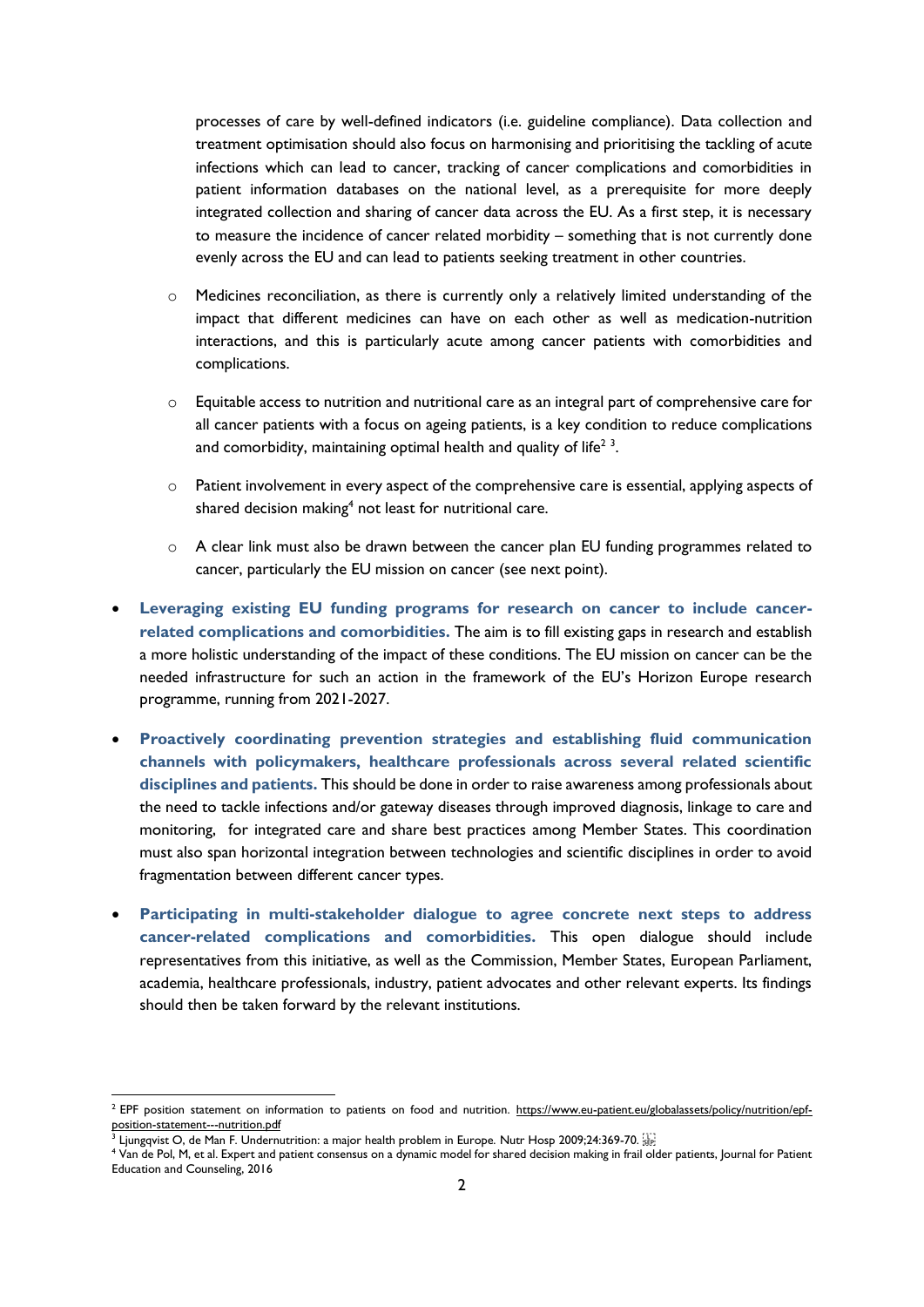#### Policy context

- There is currently a strong momentum in the EU policy landscape to bring attention to the area of cancer-related complications and comorbidities.
- In particular, the Commission President, Ursula von der Leyen, has pledged to establish the new European Cancer Plan. This could set the agenda of the new Commission and the Parliament. In President von der Leyen's mission letter to the new Health Commissioner Stella Kyriakides, it is noted that the Cancer Plan "should propose actions to strengthen our approach at every key stage of the disease: prevention, diagnosis, treatment, life as a cancer survivor and palliative care. There should be a close link with the research mission on cancer in the future Horizon Europe programme."<sup>5</sup>
- A Cancer Mission is part of Horizon Europe, the EU's €100 billion research and innovation programme for 2021-2027. The Cancer Mission aims to "defeat cancer", and "should focus on cancer prevention, cure and quality of life of survivors and ensure that real gains occur in reducing social and regional disparities".<sup>6</sup>
- One of the main EU initiatives on cancer during the last mandate was CanCon, which was launched in 2014 by representatives from 17 EU Member States and the Commission's DG SANTE. CanCon published the European Guide on Quality Improvement in Comprehensive Cancer Control in 2017.<sup>7</sup> The Guide made several recommendations directly linked to cancer-related complications and comorbidities. It called for setting up Multidisciplinary Comprehensive Cancer Care Networks (CCCNs) to ensure that the management of patients with comorbidities is shared with relevant stakeholders; putting in place a defined pathway on integrated cancer control; and setting up a data collection system to look into the impact and management of comorbidities.
- The actions from CanCon are now addressed by the Innovative Partnership for Action Against Cancer (iPAAC) Joint Action, under the leadership of the German Ministry of Health and the German Cancer Society.<sup>8</sup> iPAAC was launched in 2018 and aimed to build upon the outcomes of previous Joint Actions. A Roadmap on Implementation and Sustainability of Cancer Control Actions will be the main deliverable of this Joint Action and is expected in April 2020.9
- The Commission is also supporting a Joint Action on the implementation of digitally enabled integrated person-centred care, which will be led by Member States.<sup>10</sup>

<sup>5</sup> Mission letter to Stella Kyriakides, Commissioner-designate for Health. 10 September 2019. [https://ec.europa.eu/commission/sites/beta](about:blank)[political/files/mission-letter-stella-kyriakides\\_en.pdf](about:blank)

<sup>6</sup> European Commission. "Commission announces top experts to shape Horizon Europe missions." 30 July 2019. [https://ec.europa.eu/info/news/commission-announces-top-experts-shape-horizon-europe-missions-2019-jul-30\\_en](about:blank)

<sup>7</sup> Albreht, T., Kiasuwa, R., & Van den Bulcke, M. (2017). European Guide on Quality Improvement in Comprehensive Cancer Control. 8 [iPAAC](about:blank) (2018)

<sup>9</sup> [Health Programme DataBase](about:blank) - European Commission (2019)

<sup>&</sup>lt;sup>10</sup> More info here[: https://ec.europa.eu/chafea/health/funding/joint-actions/documents/ja-2019-presentation-02\\_en.pdf](about:blank)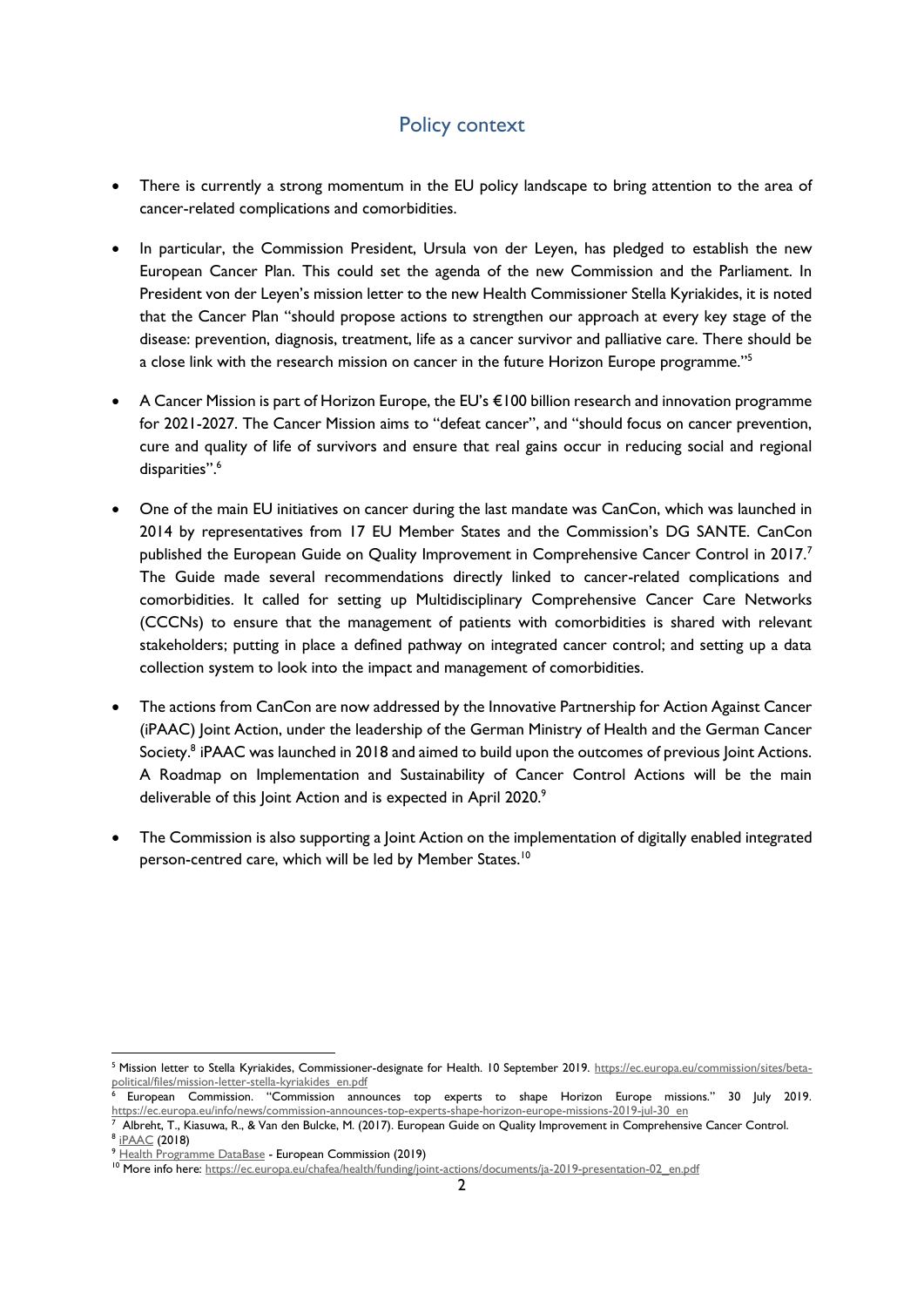#### The burden of cancer-related complications and comorbidities

- Cancer-related complications and comorbidities add a highly significant burden on patients across Europe – and are in many cases fatal.<sup>11, 12</sup> There is a need to alleviate the burden of cancer-related comorbidities and complications through better risk assessment and treatment, based on a conventional detection approach, which can reduce suffering and the number of premature deaths from complications and comorbidities.
	- o Comorbidities
		- There are high prevalence rates of comorbid conditions among cancer patients. Research shows that the majority of cancer patients, even up to almost 90% depending on the cancer type and age, report at least one comorbid condition.<sup>13, 14</sup> in addition, cancer patients report more comorbid medical conditions than patients without a history of cancer.<sup>15</sup>
		- Cancer and its treatments have an impact on comorbid conditions. Patients with comorbidities may also suffer higher levels of toxicity from cancer treatments, which can have a detrimental impact on their chances of survival following cancer treatment. The relationship also works in the other direction, as both cancer and its treatment can affect comorbidity outcomes. For example, cancer therapies can increase the risk of cardiovascular, metabolic, musculoskeletal, neurological and other conditions, and can worsen pre-existing comorbidities.<sup>16</sup>
		- Equitable access to healthy food and nutritional care paired with early, meaningful patient involvement will significantly drive effective disease management. There is strong evidence that loss of muscle mass increases the risk of peri-operative complications, early cessation of chemotherapy and mortality and decreases quality of life. 17 . Good nutritional status and optimal nutritional care including dietary counseling contribute to better health outcomes, clinical outcomes and quality of life.
		- **EXECUTE:** Patients with comorbidities are less likely to receive treatment with curative intent. This is because there is limited consensus on how to record, interpret or manage comorbidity in the context of cancer. Evidence in this area is lacking because of the frequent exclusion of patients with comorbidity from randomised controlled trials.<sup>18</sup>

<sup>11</sup>Søgaard, M., Thomsen, R. W., Bossen, K. S., Sørensen, H. T., & Nørgaard, M. (2013). The impact of comorbidity on cancer survival: a review. *Clinical epidemiology*, *5* (Suppl. 1), 3–29. doi:10.2147/CLEP.S47150

 $12$ Zamorano J.L. et al (2016). 2016 ESC Position Paper on cancer treatments and cardiovascular toxicity developed under the auspices of the ESC Committee for Practice Guidelines: The Task Force for cancer treatments and cardiovascular toxicity of the European Society of Cardiology (ESC). *European Journal of Heart Failure.* 19: 9-42. doi: 10.1002/ejhf.654

<sup>&</sup>lt;sup>13</sup>Koroukian SM, Murray P, Madigan E. (2006) Comorbidity, disability, and geriatric syndromes in elderly cancer patients receiving home health care. *J Clin Oncol*.24(15):2304-10. doi: 10.1200/JCO.2005.03.1567

<sup>&</sup>lt;sup>14</sup>Lee L., Cheung W.Y, Atkinson E., & Krzyzanowska M.K. (2011). Impact of Comorbidity on Chemotherapy Use and Outcomes in Solid Tumours: A Systematic Review. *Journal of Clinical Oncology.* 29:1, 106-117. doi: 10.1200/JCO.2010.31.3049

<sup>&</sup>lt;sup>15</sup> Bellizzi K.M. and Rowland J.H. (2007). The Role of Comorbidity, Symptoms and Age in the Health of Older Survivors Following Treatment for Cancer. *Future Medicine.* Aging and Health 3(5):625–635. doi: 10.2217/1745509X.3.5.625

<sup>16</sup> Sarfati D., Koczwara B. & Jackson C. (2016). The Impact of Comorbidity on Cancer and Its Treatments. *A Cancer Journal for Clinicians*. 2016; 66:337-350. doi: 10.3322/caac.21342

<sup>17</sup>Arends J , Bachmann P , Baracos V, et al. ESPEN guidelines on nutrition in cancer patients. Clin Nutr. 2017 Feb;36(1):11-48.

<sup>18</sup>Sarfati D., Koczwara B. & Jackson C. (2016). The Impact of Comorbidity on Cancer and Its Treatments. *A Cancer Journal for Clinicians*. 2016; 66:337-350. doi: 10.3322/caac.21342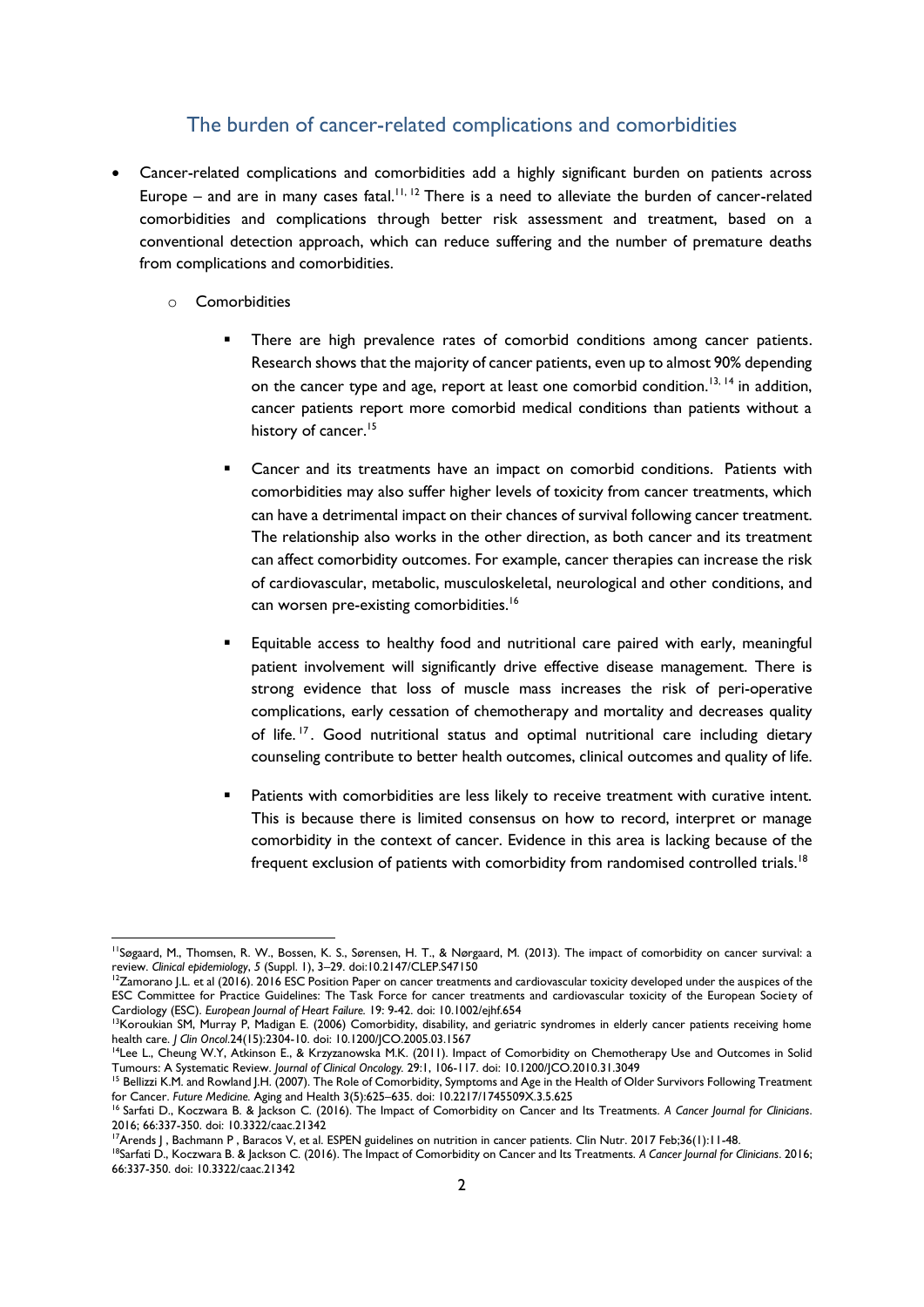- Patients with comorbidities have a lower life expectancy and experience a poorer quality of life. Several studies have shown that patients with comorbidities have higher mortality than patients without comorbidities<sup>19</sup>. Furthermore, comorbidities are negatively associated with multiple indicators of quality of life, including nutritional status, physical functioning, general health and pain<sup>20</sup>.
- There is a need to build robust social- and healthcare structures to coordinate preventive measures, as well as monitoring strategies throughout the cancer process. Furthermore, healthcare professionals and patients should also be involved in the design of cancer trials to learn how to prevent or reduce toxicities such as cardio and gastrointestinal toxicity in new targeted therapies.
- Patients and their carers need to be better informed about treatment, support and self management options<sup>21</sup>.
- o Complications
	- Cancer patients are at risk of severe complications due to the underlying malignancy or its treatment. Cancer and its treatment can cause several complications, including pain, fatigue, gastrointestinal, pulmonary and cardiovascular diseases, nausea, brain and nervous system problems or unusual immune system reactions and malnutrition (i.e. undernutrition). All of these can affect treatment options and their outcomes.
	- **■** Patients with complications have higher mortality rates. They are also more likely to require admissions to hospitals and to intensive care units (ICUs).<sup>22</sup>
- There is a lack of screening and integrated care approach. Screening and assessment of nutritional status is vital to initiate treatment that reduces the number of malnutrition-related complications and poor outcomes. Also screening of malfunctioning of other organs is important for among other autoimmune disease. There is low awareness of cancer-related complications and comorbidities among patients, informal carers,<sup>23</sup> healthcare professionals and policymakers.
- Informal carers provide a substantial portion of care across Europe. While people with cancer are identified through diagnosis, cancer carers often remain largely invisible despite the fundamental role they play in our healthcare systems. They need to be recognised, supported, and appropriately informed and trained if they wish so. $24, 25$

<sup>&</sup>lt;sup>19</sup> Piccirillo JF, Feinstein AR. Clinical symptoms and comorbidity: significance for the prognostic classification of cancer. Cancer. 1996;77(5):834–842. doi: 10.1002/(SICI)1097-0142(19960301)77:5<834::AID-CNCR5>3.0.CO;2-E.

<sup>&</sup>lt;sup>20</sup> Malik, Monica & Vaghmare, Rama & Joseph, Deepa & Fayaz Ahmed, Syed & Jonnadula, Jyothi & Valiyaveettil, Deepthi (2016). Impact of Comorbidities on Quality of Life in Breast Cancer Patients. *Indian Journal of Cardiovascular Disease in Women WINCARS*. doi: 10.1055/s-0038- 1656491.

<sup>&</sup>lt;sup>21</sup> European Patients' Forum, <u>https://european-nutrition.org/good-practices/how-to-involve-patients-in-guidelines/</u>

 $^{22}$ Torres V.B., Vassalo J, Silva U.V., Caruso P., Torelly A.P., Silva E., Teles J.M., Knibel M., Rezende E., Netto J.J., Piras C., Azevedo L.C., Bozza F.A., Spector N., Salluh J.I. & Soares M. (2016) Outcomes in Critically Ill Patients with Cancer-Related Complications. *PLoS One*. 11(10): e0164537. doi: 0.1371/journal.pone.0164537

 $^{23}$   $*$  Eurocarers defines a carer as a person who provides – usually – unpaid care to someone with a chronic illness, disability or other longlasting health or care need, outside a professional or formal framework.

<sup>&</sup>lt;sup>24</sup> Eurocarers Cancer Carer toolkit. https://www.eurocarers-cancer-toolkit.eu/introduction/

<sup>&</sup>lt;sup>25</sup> ECPC and Eurocarers White Paper on Cancer Carers http://www.ecpc.org/WhitePaperOnCancerCarers.pdf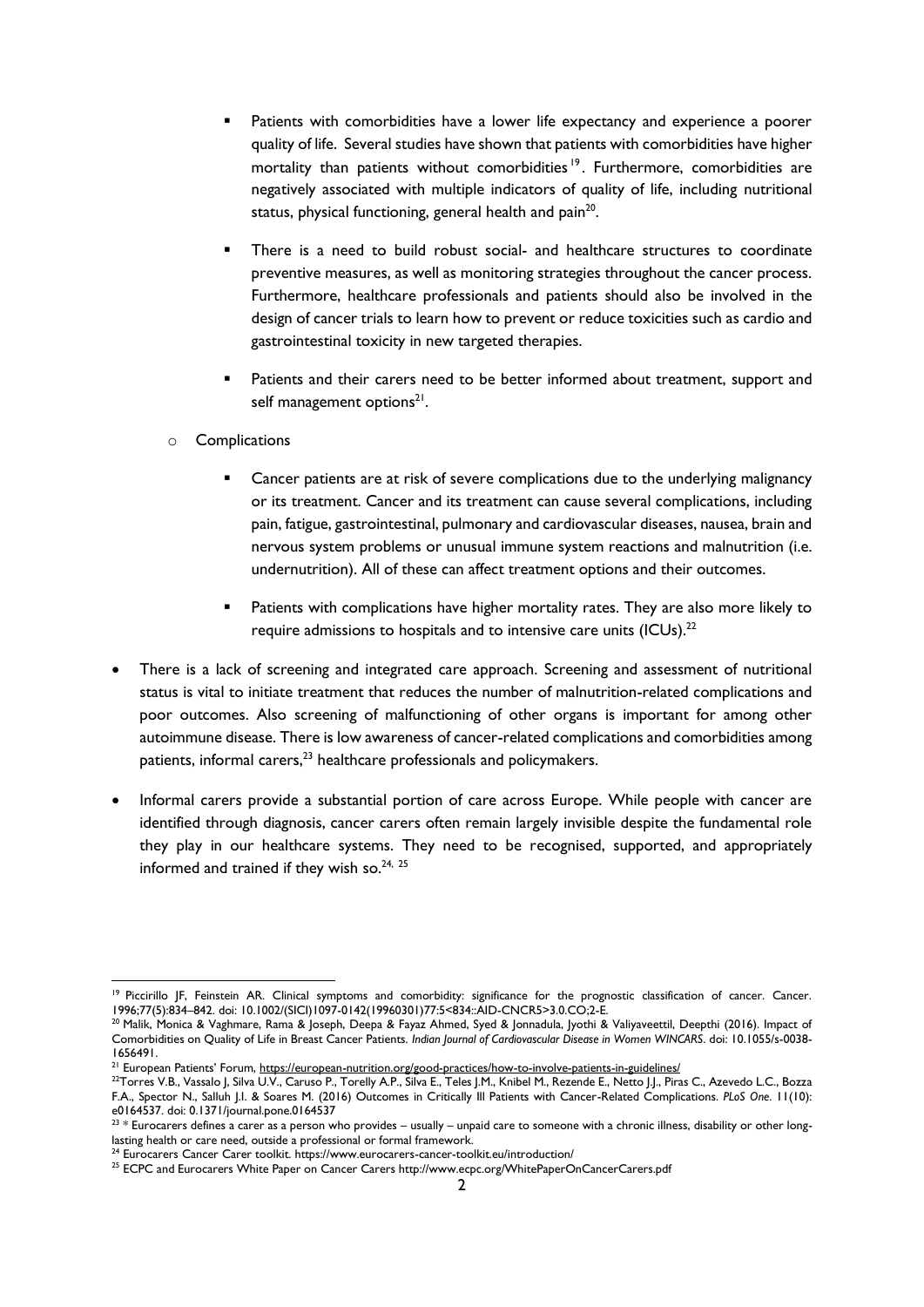There is not enough data to give an overall picture. Currently there are only data from individual disease areas and conditions (see examples below). This limits the understanding of the true scale of the problem.

#### **Examples**

- **Cancer associated thrombosis (CAT)/ venous thromboembolism (VTE):** Cancer-associated thrombosis (CAT) remains the number one cause of death during chemotherapy and the secondleading cause of all cancer deaths (after disease progression). Cancer patients are estimated to have a 2- to 20-fold higher risk of developing venous thromboembolism (VTE) than non-cancer patients<sup>26</sup>. VTE is a leading cause of death and disability worldwide. <sup>27</sup> Up to 60 percent of VTE cases occur during or after hospitalisation, making it a leading preventable cause of hospital death.<sup>28</sup> In Europe, there are 544,000 VTE-related deaths every year.<sup>29</sup> It is a life-changing and traumatic event, even without the complication of having cancer. Therefore, the devastation that it can cause to survivors should not be under-estimated, particularly among those that have already been given a life altering cancer diagnosis. There needs to be investment in VTE information, recovery & support programs for patients.
- **Cardiovascular system:** Most risk factors for cancer and cardiovascular diseases are the same. Due to ageing a large part of population has coexisting cancer and cardiovascular diseases. An active cancer strongly complicates the management of many cardiovascular diseases and lead to heavy ethic decisions (e.g.: high invasive and costly therapy in cancer patients with uncertain prognosis). Most cancer treatments may lead to a cardiovascular complication (heart failure, coronary artery diseases, arrhythmias, stroke, etc.) which may occur acutely during treatment administration or also after many years requiring a tight long-term follow-up. Cardio-oncology is a relatively new subspecialty facing prevention, identification and management of these toxic effects.
- **Mental health:** Depression is a comorbid disabling syndrome that affects approximately 15% to 25% of cancer patients<sup>30</sup>. Only 20% of people with cancer who also have anxiety and/or depression are recognised as having a mental health disorder and receive appropriate treatment<sup>31</sup>. Besides, some cancer patients (particularly those with head and neck cancer, which have the highest incidence of suicide in all oncology populations) are at high risk for developing depressive symptoms and a major depressive disorder as comorbidities<sup>32</sup>.
- **Neurologic complications:** Cancer often affects the nervous system and may result in significant neurologic morbidity and mortality. These effects may be direct—with direct cancer involvement of the brain, spine, or peripheral nervous system (PNS)—or indirect as in paraneoplastic neurologic syndromes. Around 15-20% of cancer patients have neurological complications during their illness<sup>33</sup>.Treatment of cancer can also damage the nervous system<sup>34</sup>; Chemotherapy-induced peripheral neuropathy (CIPN) is a common dose-limiting side effect experienced by patients receiving treatment

<sup>29</sup> Heit, JA. Poster 68 presented at: American Society of Hematology, 47th Annual Meeting, Atlanta, GA, December 10-13, 2005.

<sup>&</sup>lt;sup>26</sup>ECPC & LEO Pharma. Cancer- Associated Thrombosis (CAT), A neglected cause of cancer death: actions needed to increase health outcomes and reduce mortality.

<sup>&</sup>lt;sup>27</sup> https://www.worldthrombosisday.org/issue/vte/

<sup>28</sup> Jha AK, Larizgoitia I, Audera-Lopez C, Prasopa-Plaisier N, Waters H, Bates DW. The global burden of unsafe medical care: analytic modeling of observational studies. BMJ Qual Saf 2013; 22;809-15. Retrieved from: http://qualitysafety.bmj.com/content/22/10/809.full.pdf+html

<sup>&</sup>lt;sup>30</sup>[US] National Cancer Institute. Depression (PDQ®)-Health Professional Version.

<sup>&</sup>lt;sup>31</sup>Cohen, A. (WHO) (2017) Addressing comorbidity between mental disorders and major noncommunicable diseases.

<sup>32</sup>Friedland C.J. (2019) Head and Neck Cancer: Identifying Depression as a Comorbidity Among Patients. Clinical Journal of Oncology Nursing <sup>33</sup>Barrow Neurological Institute (2017). Neurologic Complications of Cancer.

<sup>&</sup>lt;sup>34</sup>Giglio, P., & Gilbert, M. R. (2010). Neurologic complications of cancer and its treatment. Current oncology reports, 12(1), 50–59. doi: 10.1007/s11912-009-0071-x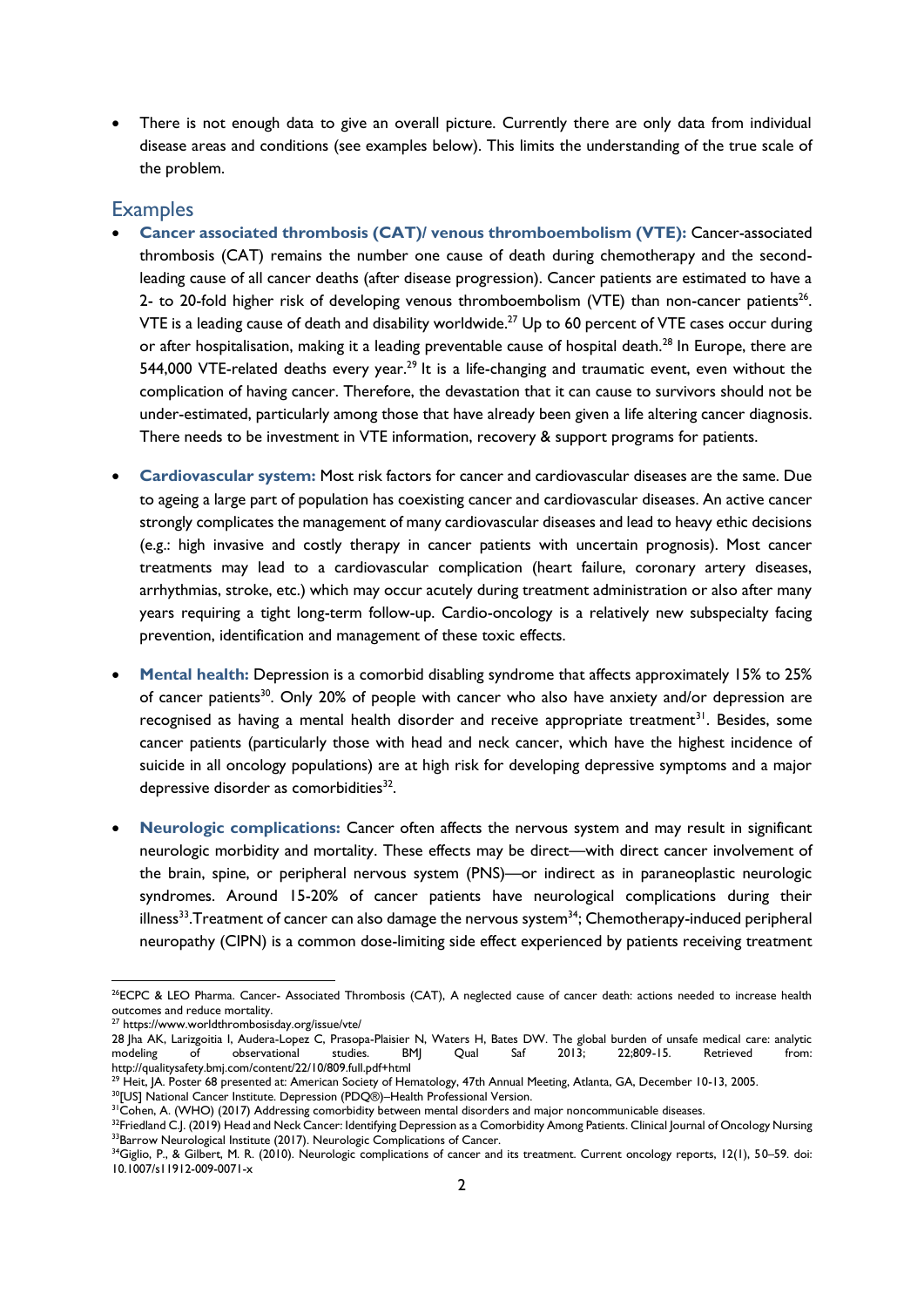for cancer.<sup>35</sup> Complications are associated with age; the impact will depend on several issues such as tolerance of treatment, development of persisting or late toxicity, and the influence of other concomitant diseases.<sup>36</sup> With improved cancer treatments and longer survival, the late effects of CIPN continue to affect cancer survivors.

- **Malnutrition (undernutrition):** Many cancer patients have a normal weight or are even overweight or obese, but still have a significant weight loss and underlying hidden sarcopenia (i.e. characteristics of malnutrition) which is responsible for the poor outcomes related to malnutrition<sup>16</sup>. It is estimated that the deaths of 10-20% of patients with cancer can be attributed to malnutrition rather than to the malignancy itself. Thus, nutrition is an important aspect of multimodal cancer care. Yet, recent studies in European hospitals found that only 30%-60% of patients with cancer who were at risk of malnutrition actually received nutritional support (i.e., oral nutritional supplements, enteral and/or parenteral nutrition).<sup>37</sup>
- **Obesity:** There is consistent evidence that people living with obesity have an increased risk of developing several types of cancer.<sup>38</sup> It is not only having more fat mass that causes comorbidities or complications but the lack of muscle mass while being overweight i.e. sarcopenic obesity, This can have a significant impact on patients, impacting the cancer progression, quality of life, survivorship and likelihood of recurrence.<sup>39, 40</sup> This is particularly important in Europe, as the percentage of new cancer cases attributable to overweight and obesity is higher in the region than the global average.<sup>41</sup>
- **Pain:** Pain is the most common symptom of cancer at diagnosis and rises in prevalence throughout and beyond cancer treatment. Persistent cancer pain can in some individuals lead to the development of chronic widespread pain induced by plastic changes in the sensory nervous system.<sup>42</sup> Improved early cancer diagnosis and enhanced treatments will continue to enable many patients to live with cancer as a chronic disease. In patients who survive cancer or in those who live with progressive advanced disease, pain is a very common symptom and affects up to 40% of cancer survivors and at least 66% of patients with advanced progressive disease. Between 33% and 40% of cancer survivors suffer from chronic pain and studies have shown that at least one-third of patients are often undertreated due to inadequate attention to pain during regular oncological treatment, and unfair or delayed access to opioids.<sup>43,44,45,46</sup> Some of these patients will continue to experience pain that negatively affects their

<sup>35</sup> Nathan P. Staff, MD, PhD, Anna Grisold, MD, Wolfgang Grisold, MD, and Anthony J. Windebank, MD (2017). Chemotherapy-Induced Peripheral Neuropathy: A Current Review

<sup>36</sup> Grisold W., Grisold A. Loscher W.N. (2016) Neuromuscular complications in cancer. doi: https://doi.org/10.1016/j.jns.2016.06.002

<sup>&</sup>lt;sup>37</sup> Arends J, Baracos V, Bertz, H, et al. ESPEN expert group recommendations for action against cancer related malnutrition. Clinical Nutrition 2017; 36:1187-1196.

<sup>38</sup> Lauby-Secretan B, Scoccianti C, Loomis D, et al. Body Fatness and Cancer--Viewpoint of the IARC Working Group. New England Journal of Medicine 2016; 375(8):794-798. doi: 10.1056/NEJMsr1606602

<sup>&</sup>lt;sup>39</sup> Calle EE, Rodriguez C, Walker-Thurmond K, Thun MJ. Overweight, obesity, and mortality from cancer in a prospectively studied cohort of U.S. adults. New England Journal of Medicine 2003; 348(17):1625-1638.

<sup>&</sup>lt;sup>40</sup> Schmitz KH, Neuhouser ML, Agurs-Collins T, et al. Impact of obesity on cancer survivorship and the potential relevance of race and ethnicity. Journal of the National Cancer Institute 2013; 105(18):1344-1354.

<sup>41</sup> WHO Regional Office for Europe, "High cancer burden due to overweight and obesity in most European countries" (2014).

[http://www.euro.who.int/en/health-topics/health-determinants/gender/news/news/2014/11/high-cancer-burden-due-to-overweight-and](http://www.euro.who.int/en/health-topics/health-determinants/gender/news/news/2014/11/high-cancer-burden-due-to-overweight-and-obesity-in-most-european-countries)[obesity-in-most-european-countries](http://www.euro.who.int/en/health-topics/health-determinants/gender/news/news/2014/11/high-cancer-burden-due-to-overweight-and-obesity-in-most-european-countries)

 $^{42}$  Kosek, E., Cohen, M., Baron, R., Gebhart, G. F., Mico, J.-A., Rice, A. S.C., Rief, W., Sluka, A. K. (2016). Do we need a third mechanistic descriptor for chronic pain states? Pain, 157(7), 1382–1386. https://doi.org/10.1097/j.pain.0000000000000507

<sup>43</sup> Greco MT, Roberto A, Corli O, Deandrea S, Bandieri E, Cavuto S, Apolone G. Quality of cancer pain management: an update of a systematic review of undertreatment of patients with cancer. J Clin Oncol. 2014;32(36):4149–54. [https://doi.org/10.1200/jco.2014.56.0383.](https://doi.org/10.1200/jco.2014.56.0383) <sup>44</sup> Te Boveldt ND, Vernooij‐Dassen MJ, Jansen A, Vissers KC, Engels Y. Pain is not systematically registered in Dutch medical oncology outpatients. Pain Practice 2015; 15(4):364–370.

<sup>&</sup>lt;sup>45</sup> Gagnon B, Scott S, Nadeau L, Lawlor PG. Patterns of community-based opioid prescriptions in people dying of cancer. J Pain Symptom Manage 2015; 49(1): 36–44.

<sup>46</sup> Ziegler L, Mulvey M, Blenkinsopp A, Petty D, Bennett MI. Opioid prescribing for patients with cancer in the last year of life: a longitudinal population cohort study. Pain 2016; 157(11):2445–51.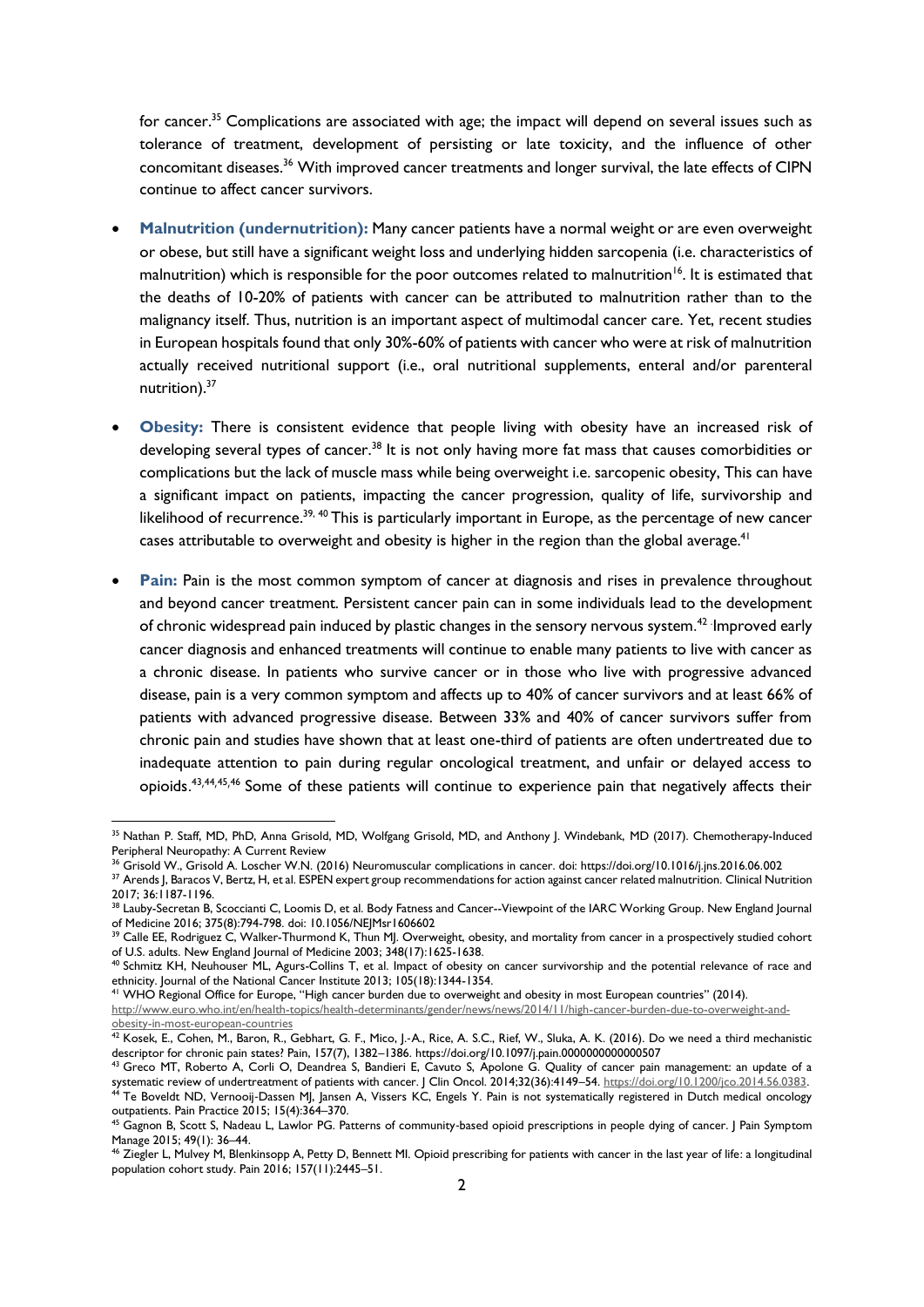quality of life and some patients may continue to use high doses of opioids, previously required for adequate pain control, which are no longer needed while causing severe side effects.<sup>47</sup>

- **Coelic disease:** Lymphomas, mostly T-cell type, and other malignant tumours, particularly carcinoma of the small bowel, less frequently of stomach and oesophagus, are associated with coeliac disease (CeD). <sup>48</sup> If diagnosed only in adults or with substantial delay, the risk for complications increases. Depending on the diagnostic latency or non-adherence to the therapy, some of these long-term consequences are only partly reversible. If untreated they still may develop long-term health consequences later in life. If symptoms and signs of CeD do not resolve or re-occur on a gluten-free diet, there is also a severe but rare complication called refractory celiac disease (RCD), also called [refractory sprue.](https://celiacfacts-onlinecourses.eu/mod/glossary/showentry.php?eid=1604&displayformat=dictionary)<sup>49</sup>
- **Viral hepatitis and cancer:** Viral Hepatitis B and C are responsible for up to 76% of liver cancer cases worldwide.<sup>50</sup> In the European Union, around 10 million people live with chronic Hepatitis and a majority are undiagnosed.<sup>51</sup> Every year up to 90,000 of them develop liver cancer,<sup>52</sup> which has the lowest survival rate among all cancers monitored by the European Commission,<sup>53</sup> making it the deadliest preventable cancer in the EU. Cancer prevention efforts targeting viral Hepatitis could reduce liver cancer incidence by 70% and liver-related death by 65%,<sup>54</sup> especially among high-risk groups who are associated with higher incidence rates. <sup>55</sup> The Hepatitis B infant vaccination programmes must thus be complemented by vaccination programmes for risk groups. In addition to vaccinations, measures must be put in place to systematically increase the diagnosis of people with viral Hepatitis B and C and to ensure their linkage to treatment and care, and their monitoring along the cascade of care, in order to prevent and reduce the burden of liver cancer and other hepatitis-associated cancers, including kidney, colorectal, pancreatic, gallbladder and biliary duct and ovarian cancer.<sup>56</sup>
- **The cancer risk associated with alcohol** is poorly understood by the public. The harms that result from chronic daily drinking are: the spectrum of alcohol dependency, hypertension, cancer of the gastrointestinal tract, breast, pancreas and liver, preventable nutritional dementia of Wernicke/Korsakoff Syndrome, and teratogenicity to the foetus. All these harms are dose related at an individual level, and alcohol related harm is also dose related at a population level. $^{57}$  We estimate the increase in absolute risk of cancer secondary to moderate levels of alcohol, and compare these to the risk associated with low levels of smoking, creating a 'cigarette-equivalent of harm. One bottle of wine per week is associated with

<sup>47</sup> Bennett MI, Eisenberg E, Ahmedzai SH, Bhaskar A, O'Brien T, Mercadante S, Škvarč NK, Vissers K, Wirz S, Wells C, Morlion B. Standards for the management of cancer-related pain across Europe. A position paper from the EFIC Task Force on Cancer Pain. European Journal of Pain 2019; 23:660–668.

<sup>48</sup> Malignant complications of coeliac disease, - N.Brousse J.W.R. Meijer)Best Practice & Research Clinical Gastroenterology Volume 19, Issue 3, June 2005, Pages 401-412.

<sup>49</sup> Classification and Management of Refractory Celiac Disease - Alberto Rubio-Tapia, MD and Joseph A Murray MD: Gut. 2010 Apr; 59(4): 547–557.

<sup>50</sup> Wild, C. P. (WHO) (2020). World Cancer Report. Cancer Research for Cancer Prevention, p. 61.

<sup>&</sup>lt;sup>51</sup> European Parliament, Background note on lifestyle-related and vaccine-preventable risk factors and prevention strategies, 2020; ECDC: around 9 million Europeans are affected by chronic hepatitis B or C. Accessed from https://www.ecdc.europa.eu/en/news-events/ecdcaround-9-million-europeans-are-affected-chronic-hepatitis-b-or-c<br>  $52$  lacement

International Agency for Research on Cancer (WHO) (2020). Liver Cancer Fact Sheet. Accessed from https://gco.iarc.fr/today/data/factsheets/cancers/11-Liver-fact-sheet.pdf

<sup>53</sup> Joint Research Centre (European Commission). European Cancer Information System – ECIS. Estimates of cancer incidence and mortalility in 2020, for all cancer sites. Accessed from https://ecis.jrc.ec.europa.eu/explorer.php?\$0-0\$1-AE27\$2-All\$4-1,2\$3-All\$6-0,85\$5- 2008,2008\$7-7,8\$CEstByCancer\$X0\_8-3\$CEstRelativeCanc\$X1\_8-3\$X1\_9-AE27\$CEstBySexByCancer\$X2\_8-3\$X2\_-1-1

<sup>54</sup> European Union HCV Collaborators. (2017). Hepatitis C virus prevalence and level of intervention required to achieve WHO targets for elimination in the European Union by 2030: a modelling study. *Lancet Gastroenterol Hepatol, 2*(5), pp. 325-336.

<sup>55</sup> European Cancer Organisation. (2020) It Can Be Done – Beating Inequalities in Cancer Care. Action Report. Accessed from https://www.europeancancer.org/resources/164:beating-inequalities-in-cancer-care.html

<sup>56</sup> Wei, M. T., Henry, L., Nguyen M. H. (2019). *Nonliver Comorbidities in Patients with Chronic Hepatitis B. Clinical Liver Disease 14*(3), pp. 126- 130.

 $^{57}$  Nick Sheron, Alcohol and liver disease in Europe – Simple measures have thepotential to prevent tens of thousands of premature deaths, Journal of Hepatology 2016 vol. 64 | 957–967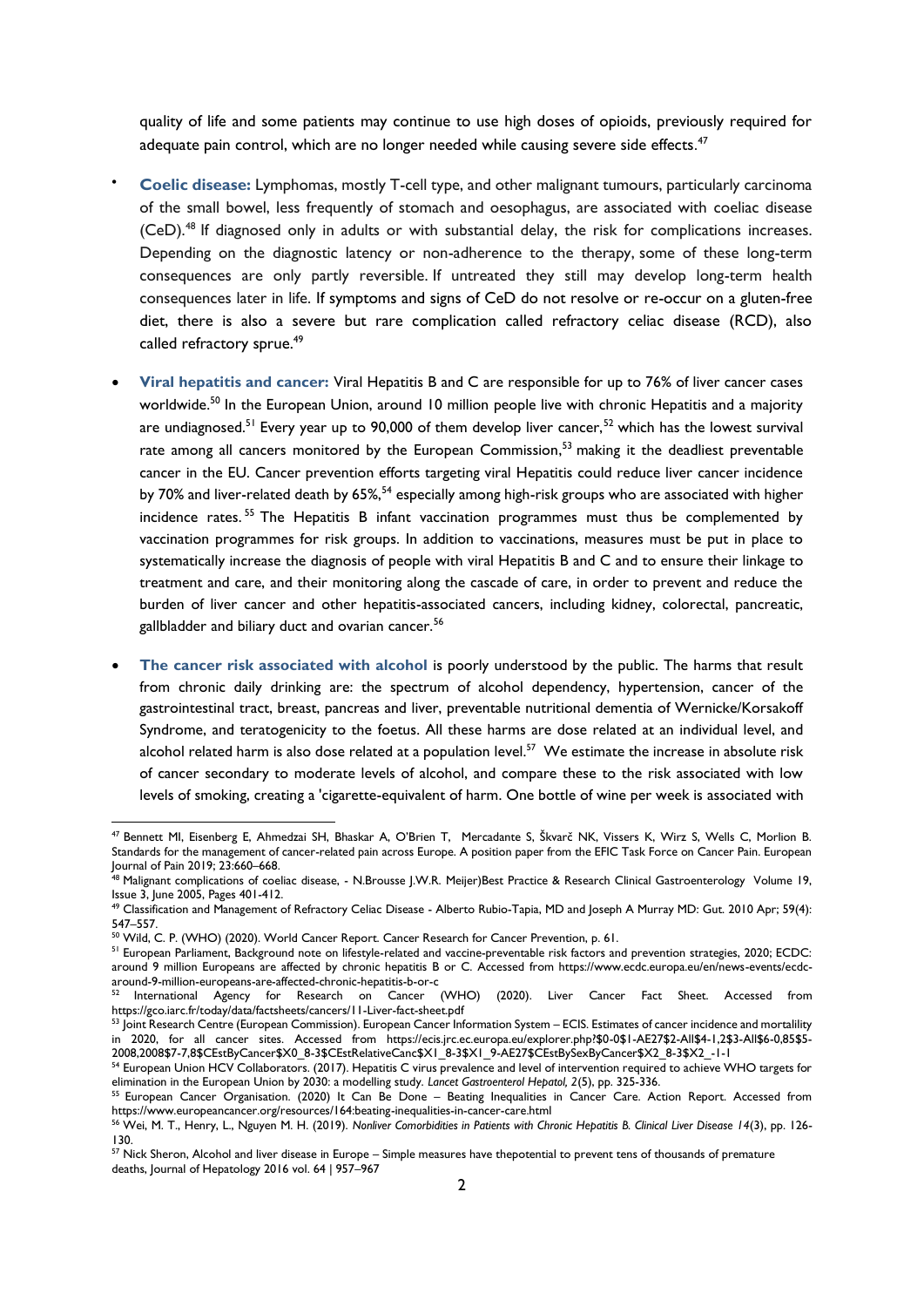an increased absolute lifetime cancer risk for non-smokers of 1∙0% (men) and 1∙4% (women). Among 1,000 individuals drinking at this level, we estimate an additional ten cancers for men, 14 for women. The overall cancer risk for one bottle of wine per week equals that of five (men) or ten cigarettes per week (women). Gender differences result from moderate levels of drinking leading to 0∙8% absolute risk of breast cancer in female non-smokers Conclusions: One bottle of wine per week leads to an increased absolute lifetime risk of alcohol-related cancers in women, driven by breast cancer, equivalent to the overall cancer risk associated with ten cigarettes per week. These findings can help communicate that moderate levels of drinking are an important public health risk for women. The risks for men, equivalent to five cigarettes per week, are also of note. 58

• **Tobacco use and cancer:** Tobacco use has a substantial impact on cancer as it accounts for at least 30% of all cancer deaths and 80% of lung cancer deaths.<sup>59</sup> However, smoking heightens the risk of more than 10 types of cancers, including head and neck cancers, leukemia, and cancers of the esophagus, bladder, pancreas, kidney, liver, stomach, colorectum, cervix, uterus, and ovaries.<sup>60</sup> In fact, tobacco use not only increases the risk of developing various cancers, but also worsens cancer outcomes,<sup>61</sup> the survival rates while decreases the therapeutic responses, increases cancer recurrences, and cancer treatment complications, including problems with wound healing, infections, cardiovascular complications, and the development of a secondary malignancy.<sup>62</sup>



<sup>58</sup> Hydes, T.J., Burton, R., Inskip, H. et al. A comparison of gender-linked population cancer risks between alcohol and tobacco: how many cigarettes are there in a bottle of wine?. BMC Public Health 19, 316 (2019). https://doi.org/10.1186/s12889-019-6576-9

<sup>59</sup> American Cancer Society 2012. Cancer facts & figures 2012. 2012. http://www.cancer.org/acs/groups/content/@epidemiologysurveilance /documents/document/acspc-031941.pdf .

<sup>&</sup>lt;sup>60</sup> American Cancer Society. Cancer facts & figures 2012. 2012. http://www.cancer.org/acs/groups/content/@epidemiologysurveilance /documents/document/acspc-031941.pdf .

<sup>61</sup> NCI. Smoking cessation and continued risk in cancer patients (PDQ®). 2012. http://www.cancer.gov/cancertopics/pdq/supportivecare /smokingcessation/HealthProfessional/page3

<sup>62</sup> Warren, G. W., Kasza, K. A., Reid, M. E., Cummings, K. M., & Marshall, J. R. (2013). Smoking at diagnosis and survival in cancer patients. International journal of cancer, 132(2), 401-410.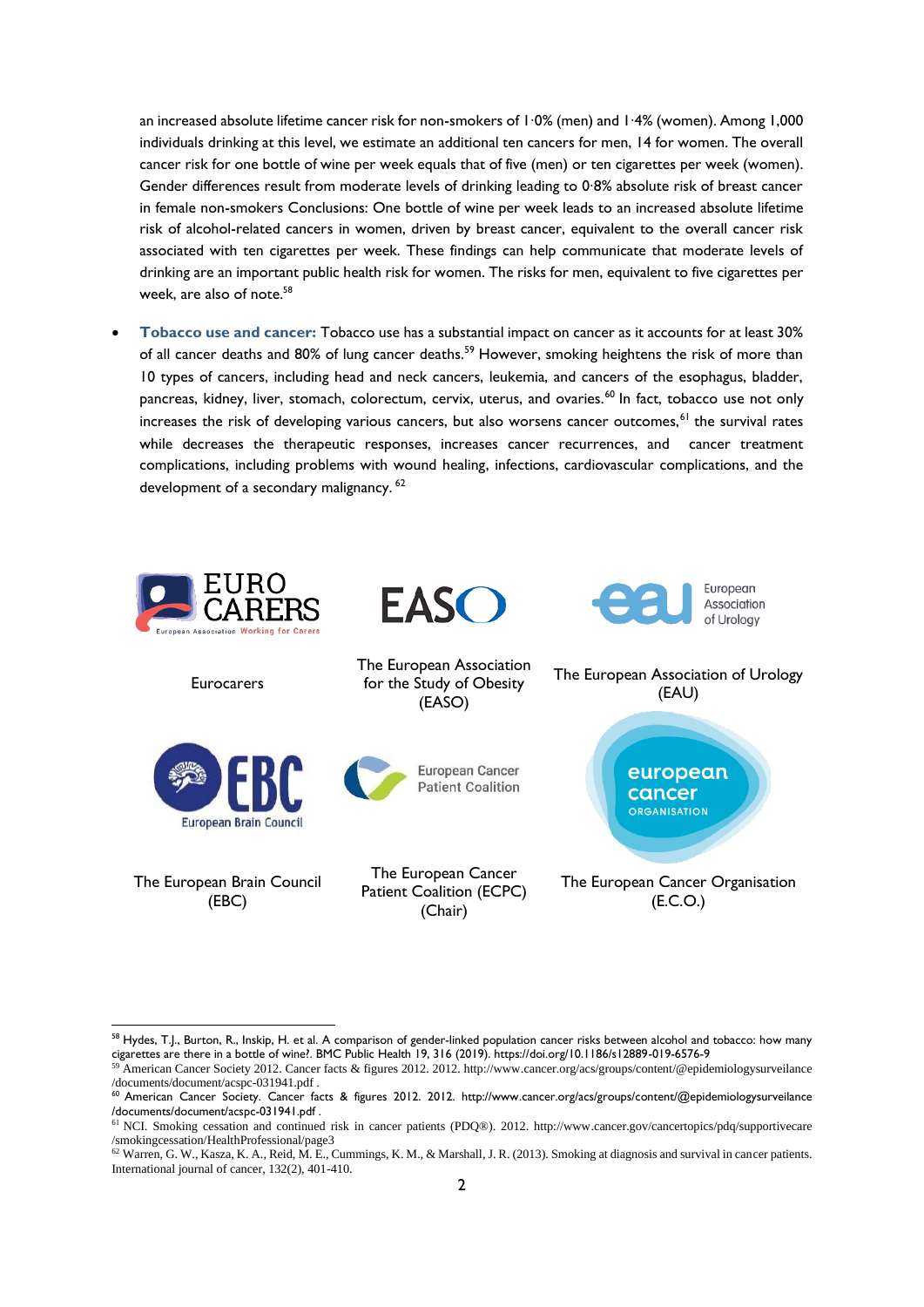

The European Federation of Neurological Associations (EFNA)



The European Federation of Nurses Associations (EFN)



The European Society of Cardiology (ESC)



The International Society on Thrombosis and Hemostasis (ISTH)



The European Society of Surgical Oncology



The European Geriatric



The European Specialist Nurses Organisation (ESNO)



The KU Leuven – Leuven Cancer Institute (LKI)



The European Federation of the Associations of Dietitians (EFAD)



The European Nutrition for Health Alliance (ENHA)



The European Society for Clinical Nutrition and **Metabolism** 



Thrombosis Ireland



EUROPEAN HEMATOLOGY **ASSOCIATION** 

The European Hematology Association (EHA)



The European Gerlatric<br>Medicine Society (EuGMS) The European Pain Federation (EFIC)



The European Thrombosis and Haemostasis Alliance (ETHA)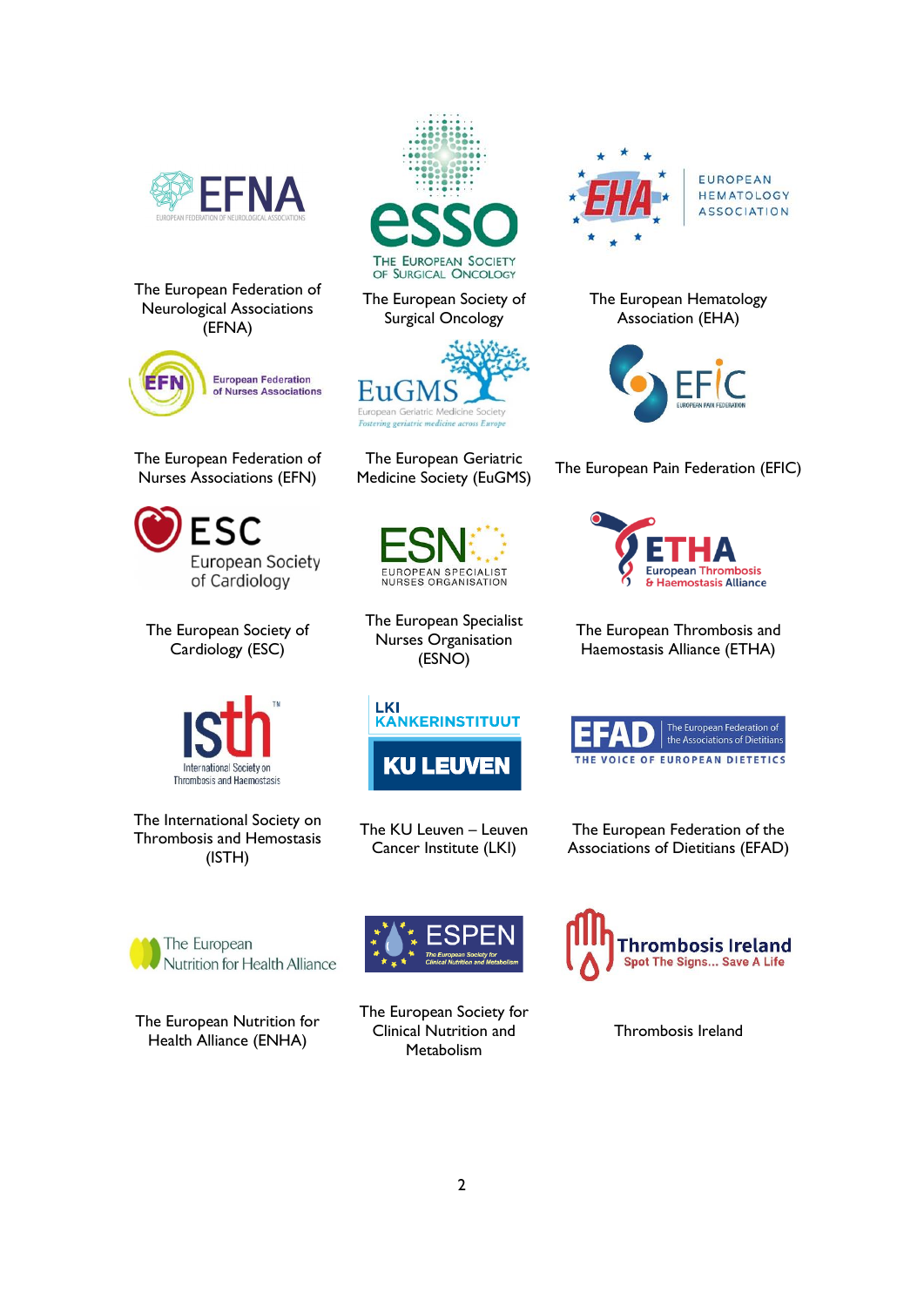







The International Psycho-<br>Thrombosis UK The International Psycho-Oncology Society (IPOS)



The International Society of Geriatric Oncology (SIOG)



The European Association for the Study of the Liver (EASL)



ASSOCIATIONS COLLABORATING ON HEPATITIS TO<br>IMMUNIZE AND ELIMINATE THE VIRUSES IN EUROPE

The Associations collaborating on hepatitis to immunize and eliminate viruses in Europe (ACHIEVE)

The European Society of Oncology Pharmacy (ESOP)

The European Network for Smoking and Tobacco Prevention (ENSP)



The EU Obesity Policy Engagement Network (OPEN-EU)



Global Alliance of Mental Illness Advocacy Networks-Europe (GAMIAN-Europe)

With the support of unrestricted grants from: